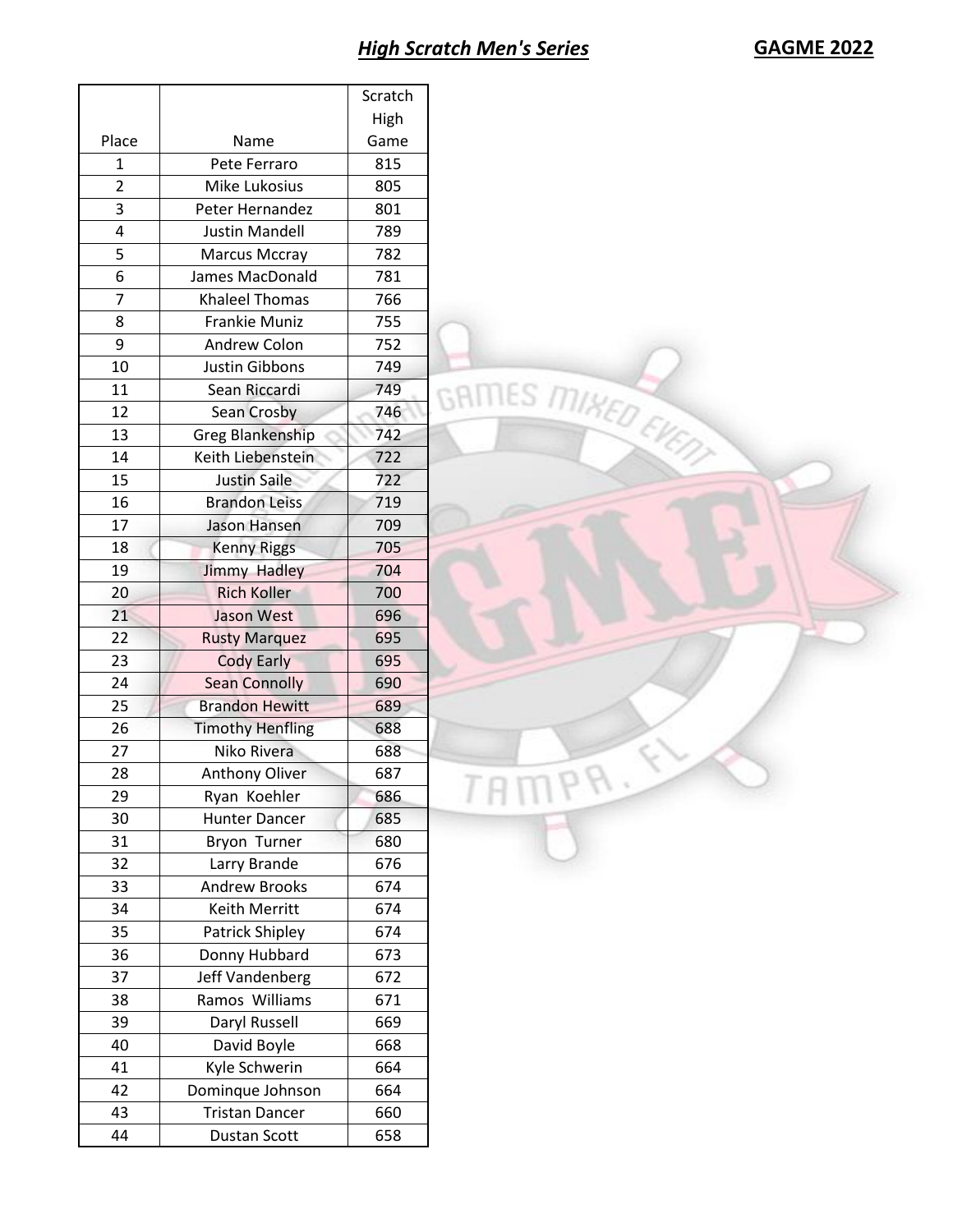| 45 | <b>Tyler Shingle</b>         | 657 |
|----|------------------------------|-----|
| 46 | Gabriel Him                  | 656 |
| 47 | Keith Koehler                | 656 |
| 48 | Rob Lyon                     | 655 |
| 49 | Matt Tombillo                | 654 |
| 50 | Tom Gatzki                   | 654 |
| 51 | Chris Felts                  | 653 |
| 52 | Andrew Adler                 | 651 |
| 53 | Frankie Swiderski Jr.        | 650 |
| 54 | Javi Diaz                    | 647 |
| 55 | Spot Ready                   | 645 |
| 56 | Dustin Hatfield              | 645 |
| 57 | Dan Koehler                  | 644 |
| 58 | <b>Michael Politt</b>        | 643 |
| 59 | David Procopoi               | 641 |
| 60 | Jose Bayron                  | 638 |
| 61 |                              |     |
|    | <b>Randy Whiting</b>         | 636 |
| 62 | <b>Carlos Cruz</b>           | 634 |
| 63 | Troy Thorland                | 634 |
| 64 | <b>Brian Wald</b>            | 632 |
| 65 | Ed Ilano                     | 632 |
| 66 | <b>Joey Fierro</b>           | 632 |
| 67 | <b>Garrett Simmons</b>       | 631 |
| 68 | <b>Gregory Walters</b>       | 630 |
| 69 | <b>Tommy Guy</b>             | 630 |
| 70 | Shane Briggs                 | 629 |
| 71 | Randy Wypiszynski            | 622 |
| 72 | <b>Shawn Parisi</b>          | 621 |
| 73 | <b>Terry Pixler Jr</b>       | 620 |
| 74 | <b>Jay Flores</b>            | 620 |
| 75 | Jason Goldstein              | 620 |
| 76 | Austin Saile                 | 619 |
| 77 | Jason Bartello               | 618 |
| 78 | <b>Wiggly Tuff Suttmeier</b> | 617 |
| 79 | Jimmy Leathem                | 615 |
| 80 | Eric Nunn                    | 612 |
| 81 | <b>Gary Willis</b>           | 611 |
| 82 | <b>Richard Bessette</b>      | 608 |
| 83 | <b>Tyre Mitchell</b>         | 606 |
|    |                              |     |
| 84 | <b>Bryan Norris</b>          | 606 |
| 85 | Michael O'Dell               | 605 |
| 86 | Johnson Chan                 | 604 |
| 87 | Ricardo Dalby                | 603 |
| 88 | William Meyer                | 596 |
| 89 | <b>Buddy Mangus</b>          | 593 |
| 90 | Larry Stephens               | 591 |
| 91 | Mark Dancer                  | 591 |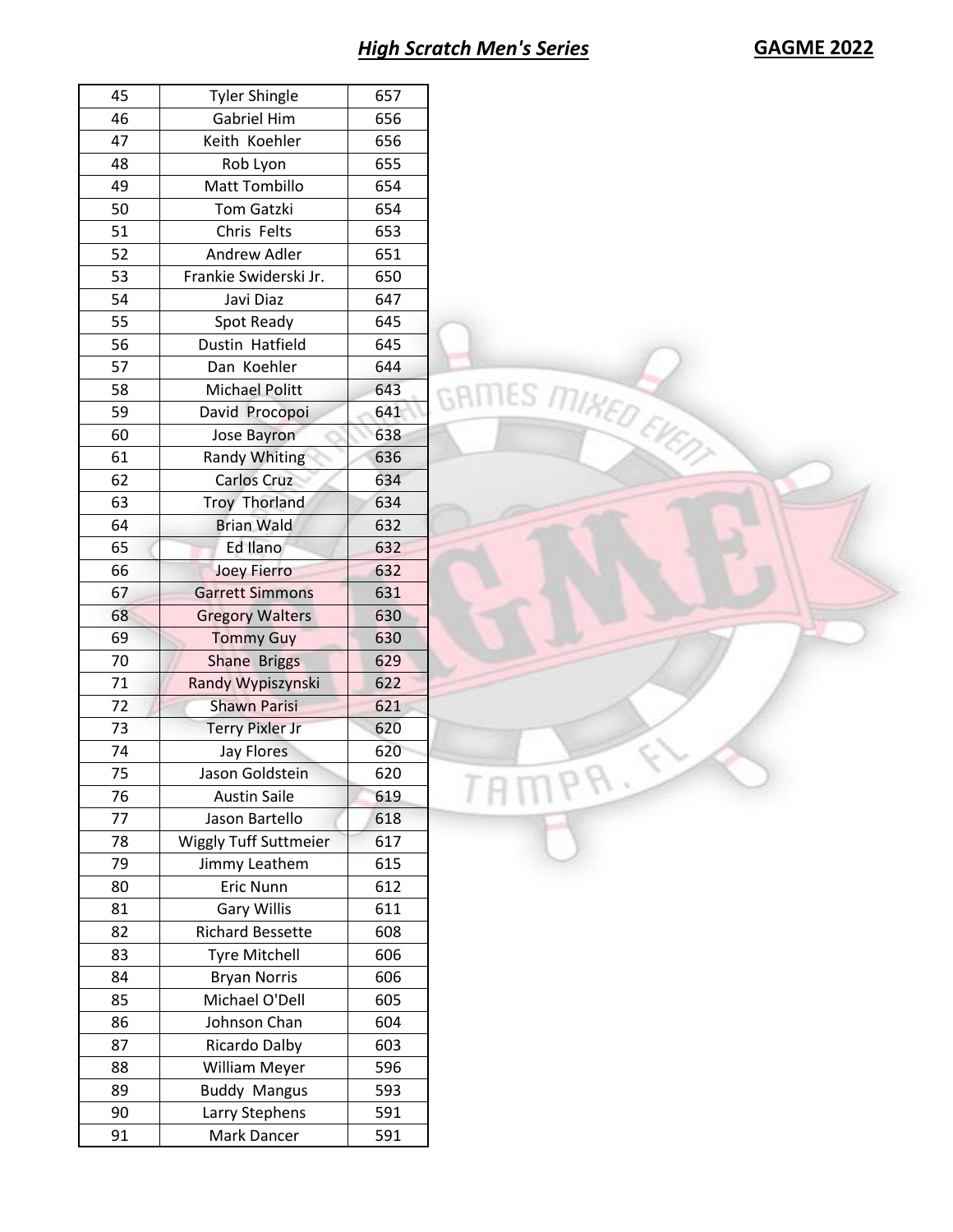| 92  | Alex Gregory               | 589 |
|-----|----------------------------|-----|
| 93  | <b>Dusty Flores</b>        | 588 |
| 94  | Cigar Pxrn rob Young       | 588 |
| 95  | <b>Travis Westfall</b>     | 588 |
| 96  | Jeff Roberson              | 585 |
| 97  | Geno Aragona               | 585 |
|     |                            |     |
| 98  | <b>Tiago Silva</b>         | 580 |
| 99  | Scott Hurley               | 575 |
| 100 | Leo Rodriguez              | 574 |
| 101 | Douglas Schalk             | 572 |
| 102 | Joey Koehler               | 569 |
| 103 | Josh Camacho               | 568 |
| 104 | Sean Gillespie             | 568 |
| 105 | Chuck Schwerin             | 567 |
| 106 | Charlie Schwerin Jr        | 567 |
| 107 | Mike Martin III            | 564 |
| 108 | uggly Puff Miller-Suttmeie | 556 |
| 109 | John Zonneveld             | 555 |
| 110 | Wayne Wetherington         | 552 |
| 111 | Dean Sirulnik              | 552 |
|     |                            |     |
| 112 | <b>Ollie Garcia</b>        | 551 |
| 113 | <b>Tom Bosquez</b>         | 550 |
| 114 | <b>Big O Lopez</b>         | 550 |
| 115 | Mike Sklarz                | 550 |
| 116 | <b>Timothy Locke</b>       | 549 |
| 117 | <b>Steven Lazarus</b>      | 546 |
| 118 | <b>Russell L Kilgore</b>   | 545 |
| 119 | Dan the Nan Jones          | 543 |
| 120 | Pie Rivera                 | 539 |
| 121 | Ken Sutton                 | 534 |
| 122 | Joey Wilson                | 531 |
| 123 | Junior Pena                | 525 |
| 124 | Tim Henderson              | 522 |
| 125 | Frank Mazzone              |     |
|     |                            | 520 |
| 126 | <b>Eddie Reed</b>          | 516 |
| 127 | Michael S Latanowich       | 505 |
| 128 | Reynaldo Rodriguez         | 504 |
| 129 | Charles Watson             | 502 |
| 130 | <b>Tom Nesbit</b>          | 498 |
| 131 | Jay Ingram                 | 496 |
| 132 | Skip George                | 492 |
| 133 | Jo Gomez                   | 486 |
| 134 | Charlie Mayo               | 483 |
| 135 | <b>Eric Carson</b>         | 479 |
| 136 | Tom Perhai                 | 475 |
| 137 | Paul Murphy                | 475 |
|     |                            |     |
| 138 | <b>Bill Garneau</b>        | 472 |